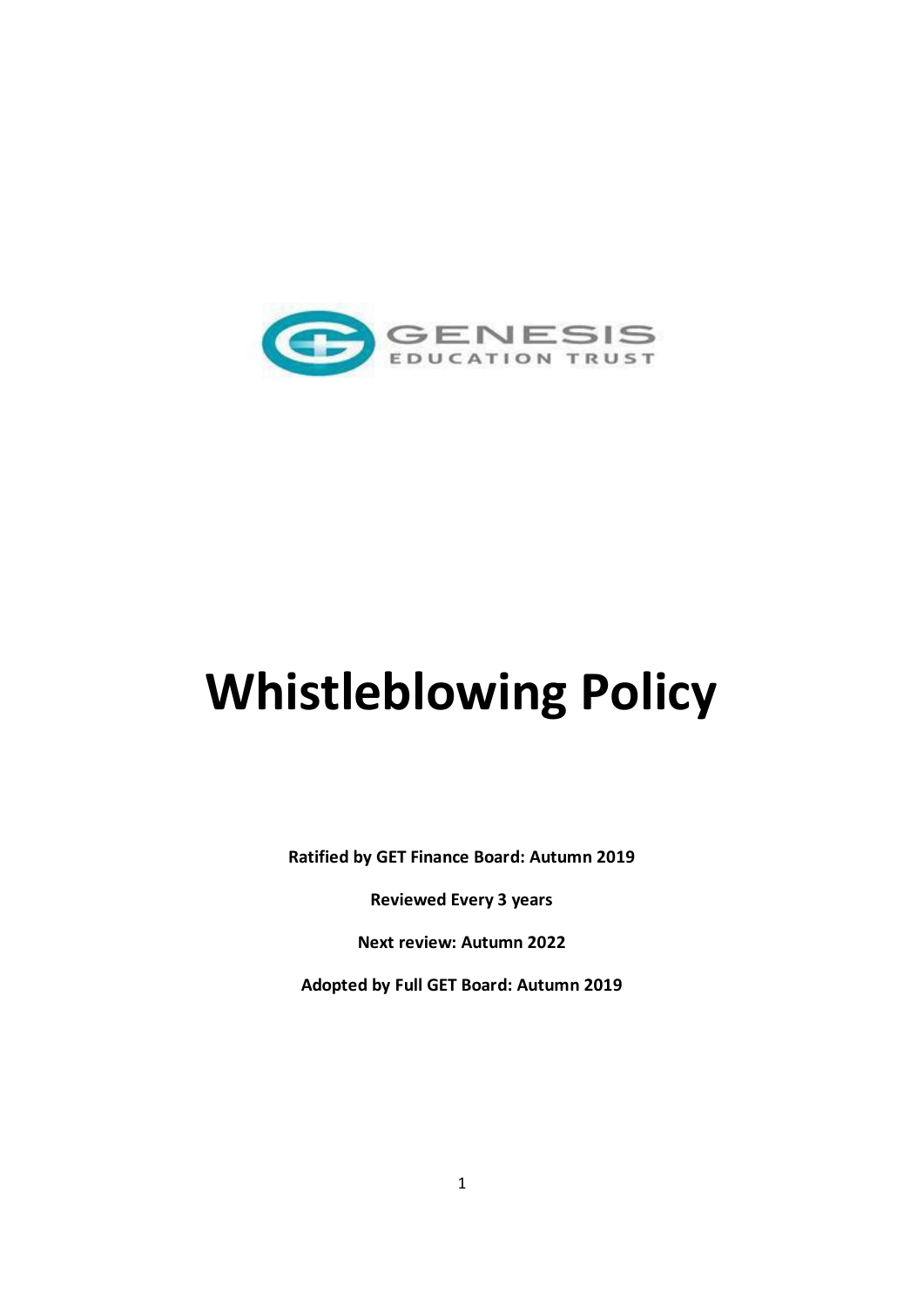## **WHISTLEBLOWING POLICY**

## **1.** INTRODUCTION

1.1 Employees are often the first to realise that there may be something seriously wrong within the GET. However, they may not express their concerns because they feel that speaking up would be disloyal to their colleagues or to the GET. They may also fear harassment or victimisation. In these circumstances it may be easier to ignore the concern rather than report what may just be a suspicion of malpractice.

1.2 The GET is committed to the highest possible standards of openness, probity and accountability. In line with that commitment we expect employees, and others that we deal with, who have serious concerns about any aspect of the GET's work to come forward and voice those concerns. It is recognised that most cases will have to proceed on a confidential basis.

1.3 The policy document makes it clear that you can do so without fear of victimisation, subsequent discrimination or disadvantage. This whistle-blowing policy is intended to encourage and enable employees to raise serious concerns within the GET rather than overlooking a problem or 'blowing the whistle' outside.

1.4 The policy applies to all employees and those contractors working for the GET on GET premises, for example, agency staff, consultants, etc. It also covers suppliers and those providing services under a contract with the GET.

1.5 These procedures are in addition to the GET's complaints procedures and other statutory reporting procedures. You are responsible for making Parents aware of the existence of these procedures.

**2.** AIMS AND SCOPE OF THIS POLICY

2.1 This policy aims to:

encourage you to feel confident in raising serious concerns and to question and act upon concerns about practice

provide avenues for you to raise those concerns and receive feedback on any action taken

ensure that you receive a response to your concerns and that you are aware of how to pursue them if you are not satisfied

Reassure you that you will be protected from possible reprisals or victimisation if you have a reasonable belief that you have made any disclosure in good faith.

2.2 There are existing procedures in place to enable you to lodge a grievance relating to your own employment. The whistle-blowing policy is intended to cover major concerns that fall outside the scope of other procedures. These include but are not limited to: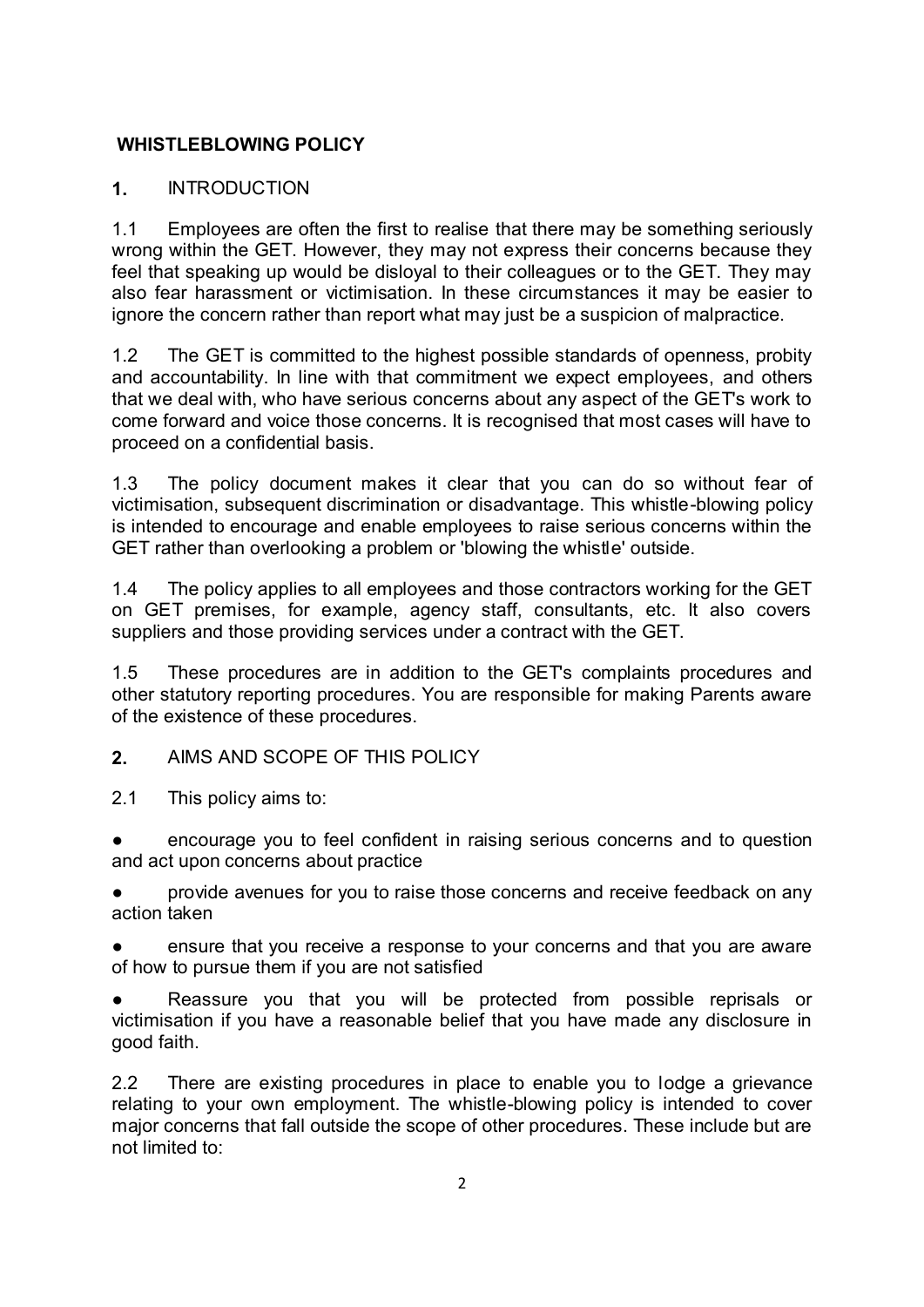- conduct which is an offence or a breach of law
- disclosures related to miscarriages of justice
- the unauthorised use of public funds
- possible fraud and corruption
- other unethical conduct

2.3 Thus, any serious concerns that you have about any aspect of service provision or the conduct of Governors and Staff of the GET or others acting on behalf of the GET can be reported under the whistle-blowing policy. This may be about something that:

● makes you feel uncomfortable in terms of known standards, your experience or the standards you believe the GET subscribes to; or

- is against the GET's Standing Orders, regulations and policies; or
- falls below established standards of practice; or
- amounts to improper conduct.
- 2.4 This policy does not replace the corporate complaints procedure.

# **3.** SAFEGUARDS

3.1 Harassment or Victimisation

3.1.1 The GET is committed to good practice and high standards and wants to be supportive of employees.

3.1.2 The GET recognises that the decision to report a concern can be a difficult one to make. If what you are saying is true, you will have nothing to fear because you will be doing your duty to your employer and those for whom you are providing a service.

3.1.3 The GET will not tolerate any harassment or victimisation (including informal pressures) from your colleagues, peers, managers or from external sources, and will take appropriate action to protect you when you raise a concern in good faith.

3.1.4 Any investigation into allegations of potential malpractice will not influence or be influenced by any disciplinary or redundancy procedures that already affect you.

## **3.2** Confidentiality

3.2.1. All concerns will be treated in confidence and the GET will keep your identity confidential if you so wish. At the appropriate time, however, you may need to come forward as a witness.

**4.** ANONYMOUS ALLEGATIONS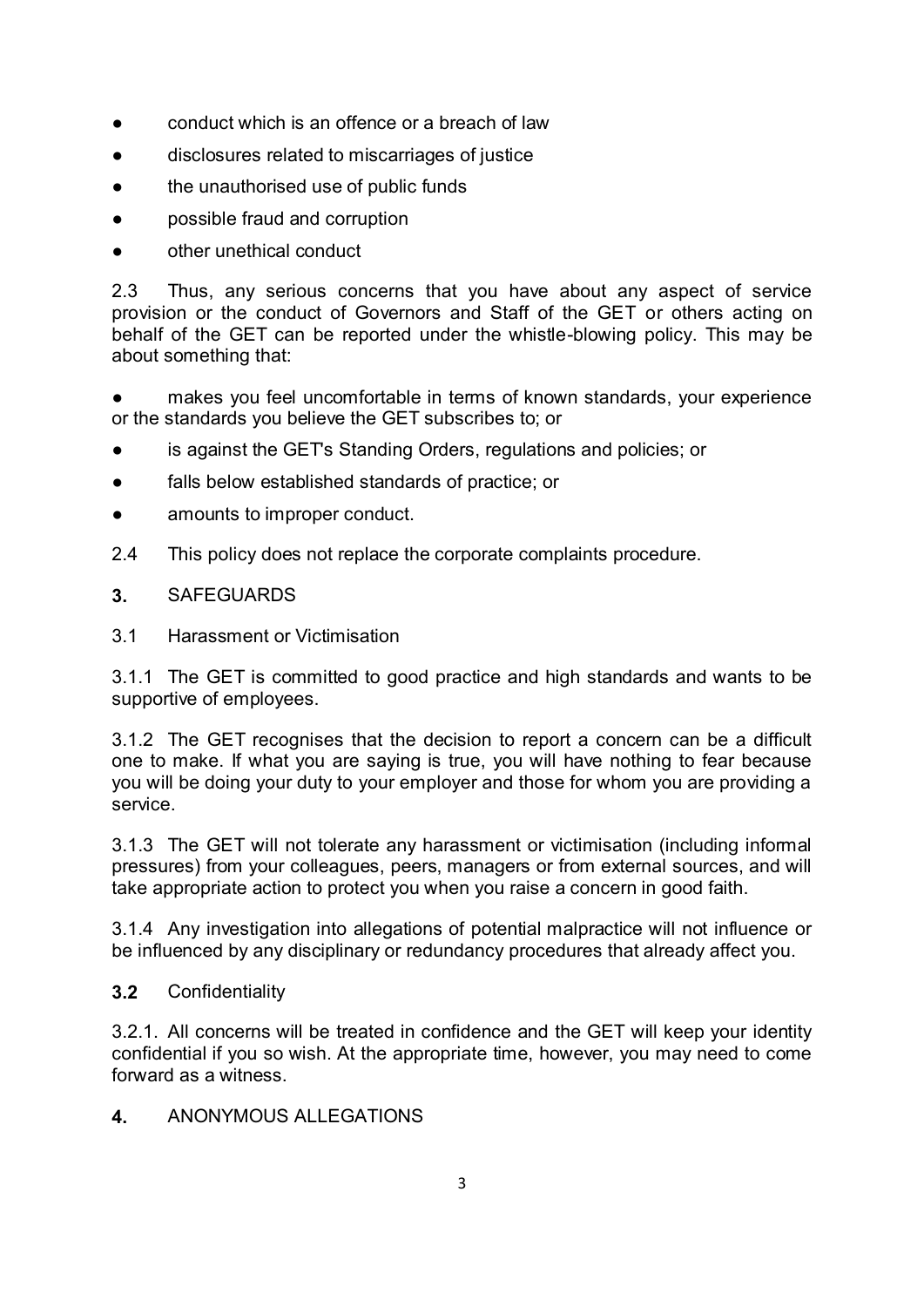4.1 This policy encourages you to put your name to your allegation whenever possible.

4.2 Concerns expressed anonymously are much less powerful but will be considered at the discretion of the GET.

4.3 In exercising this discretion the factors to be taken into account would include:

- the seriousness of the issues raised
- the credibility of the concern; and
- the likelihood of confirming the allegation from attributable sources.

#### **5.** UNTRUE ALLEGATIONS

5.1. If you make an allegation in good faith, but it is not confirmed by the investigation, no action will be taken against you. If, however, you make an allegation frivolously, maliciously or for personal gain, disciplinary action may be taken against you.

### **6.** HOW TO RAISE A CONCERN

6.1 As a first step, you will normally raise concerns with your immediate manager or their superior. This depends, however, on the seriousness and sensitivity of the issues involved and who is suspected of the malpractice. For example, if you believe that management is involved you will approach the:-

- Chair of the Board Graham Moss
- The Chief Executive Mrs Beverley Hall on 020 8521 1066/8520 0612
- Chief Operations Officer– Mrs Elaine James on 020 8521 1066

or externally to Haslers, Auditors, Old Station Road, Loughton 020 8418 3333

6.2 Concerns may be raised verbally or in writing. Staff who wish to make a written report are invited to include the following information:

- the background and history of the concern (giving relevant dates);
- the reason why you are particularly concerned about the situation.
- 6.3 The earlier you express the concern the easier it is to take action.

6.4 Although you are not expected to prove beyond doubt the truth of an allegation, you will need to demonstrate to the person contacted that there are reasonable grounds for your concern.

6.5 Obtain advice/guidance on how to pursue matters of concern by telephoning any of the numbers above.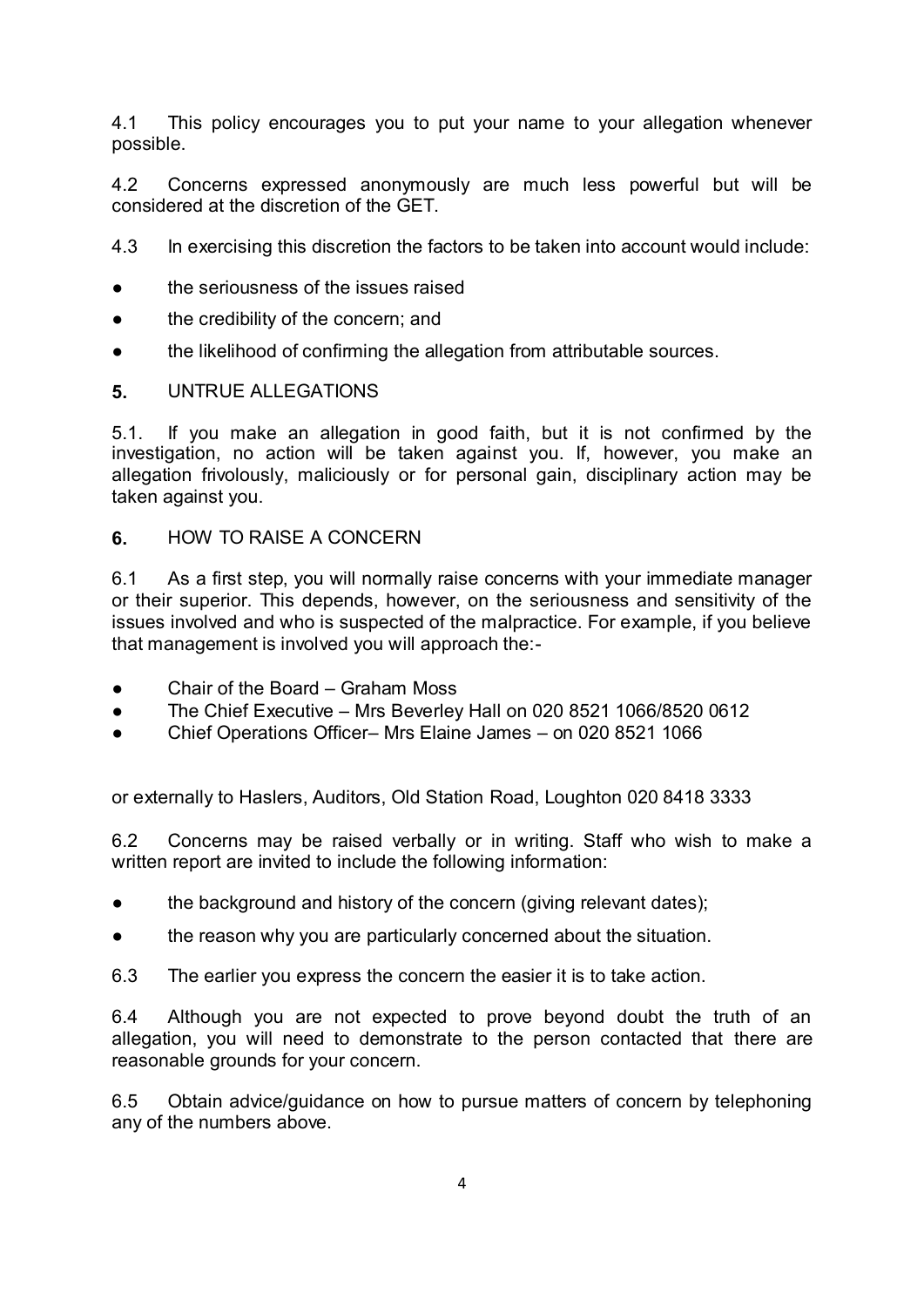If ultimately you feel you have to take the matter externally to Haslers, possible contacts are listed at Section 9 of this policy.

6.6 You may wish to consider discussing your concern with a colleague first and you may find it easier to raise the matter if there are two (or more) of you who have had the same experience or concerns.

6.7 You may invite your trade union, professional association representative or a friend to be present during any meetings or interviews in connection with the concerns you have raised.

7. HOW THE GET WILL RESPOND

7.1 The GET will respond to your concerns. Do not for that testing out your concerns is not the same as either accepting or rejecting them.

7.2 Where appropriate, the matters raised may:

be investigated by management, or through the disciplinary process

be referred to the police or other appropriate agency such as Her Majesty's Revenue and Customs (HMRC) or the United Kingdom Borders Agency (UKBA)

- be referred to the GET's external auditor, the Audit Commission
- form the subject of an independent inquiry.

7.3 In order to protect individuals and those accused of misdeeds or possible malpractice, initial enquiries will be made to decide whether an investigation is appropriate and, if so, what form it will take. The overriding principle which the GET will have in mind is the public interest. Concerns or allegations which fall within the scope of specific procedures (for example, child protection or discrimination issues) will normally be referred for consideration under those procedures.

7.4 Some concerns may be resolved by agreed action without the need for investigation. If urgent action is required this will be taken before any investigation is conducted.

7.5 Within ten working days of a concern being raised, the responsible person will write to you:

- acknowledging that the concern has been received
- indicating how we propose to deal with the matter
- giving an estimate of how long it will take to provide a final response
- telling you whether any initial enquiries have been made
- supplying you with information on staff support mechanisms, and
- telling you whether further investigations will take place and if not, why not.

7.6 The amount of contact between the officers considering the issues and you will depend on the nature of the matters raised, the potential difficulties involved and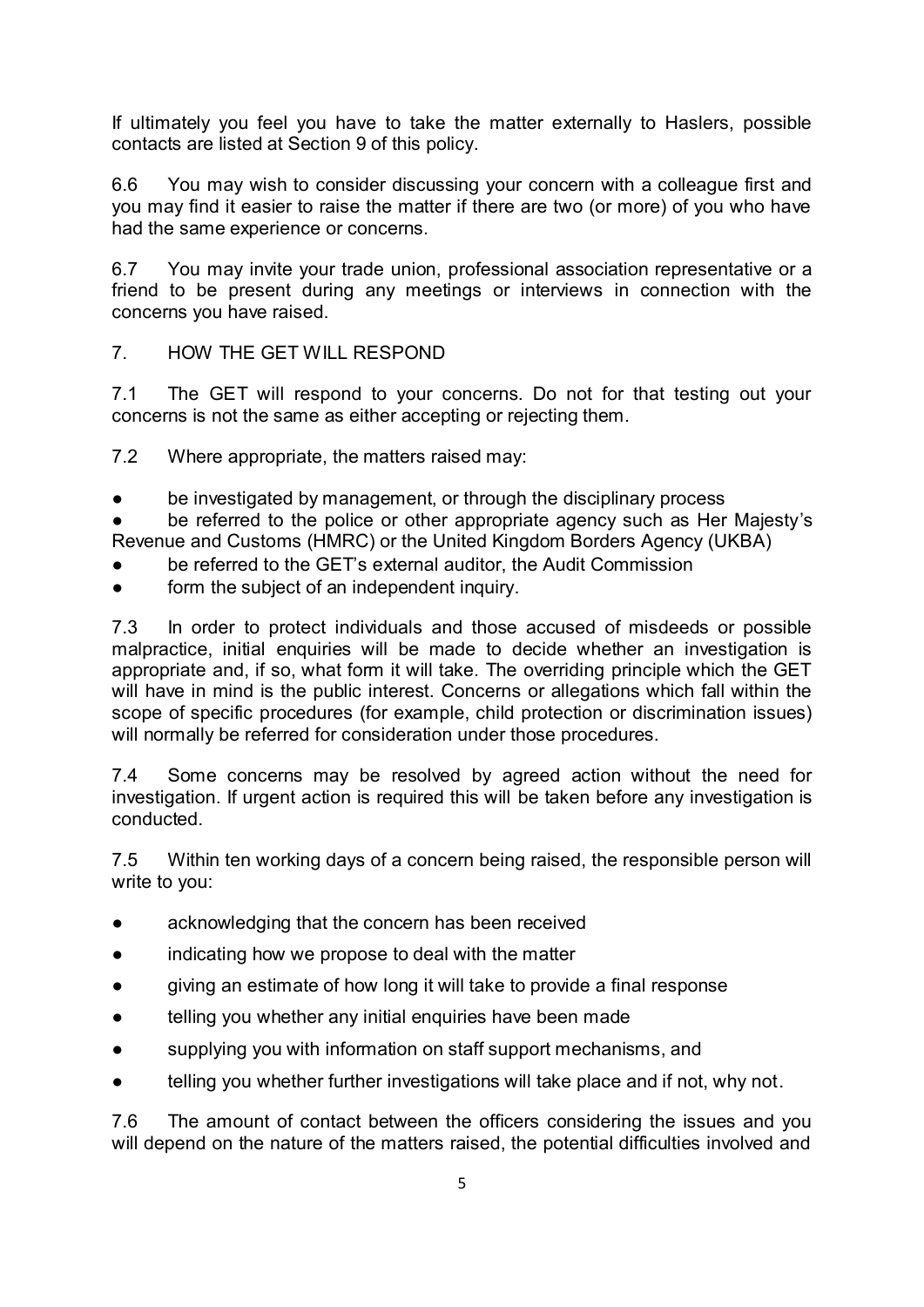the clarity of the information provided. If necessary, the GET will seek further information from you.

7.7 Where any meeting is arranged, off-site if you so wish, you can be accompanied by a union or professional association representative or a friend.

7.8 The GET will take steps to minimise any difficulties which you may experience as a result of raising a concern. For instance, if you are required to give evidence in criminal or disciplinary proceedings the GET will arrange for you to receive advice about the procedure.

7.9 The GET accepts that you need to be assured that the matter has been properly addressed. Thus, subject to legal constraints, we will inform you of the outcome of any investigation.

#### 8. THE RESPONSIBLE OFFICER

8.1 The Chief Executive has overall responsibility for the Whistleblowing Policy. The day to day maintenance and operation of the policy will be undertaken by the Heads of School. The Heads of School maintain a record of concerns raised and the outcome (but in a form which does not endanger your confidentiality) and will report as necessary to the Directors of the GET.

#### **9.** HOW THE MATTER CAN BE TAKEN FURTHER

9.1 This policy is intended to provide you with an avenue within the GET to raise concerns. The GET hopes you will be satisfied with any action taken. If you are not, and if you feel it is right to take the matter outside the GET, the following are possible contact points:

Public Concern at Work (tel: 020 7404 6609), a registered charity whose services are free and strictly confidential

- the external auditor
- your trade union
- vour local Citizens Advice Bureau
- relevant professional bodies or regulatory organisations
- a relevant voluntary organisation
- the police.

General guidance on whistleblowing can be found via: Advice on Whistleblowing; and

the NSPCC's what you can do to report abuse dedicated helpline is available as an alternative route for staff who do not feel able to raise concerns regarding child protection failures internally or have concerns about the way a concern is being handled by their school or college. Staff can call 0800 028 0285 – line is available from 8:00 AM to 8:00 PM, Monday to Friday and email: [help@nspcc.org.uk.](mailto:help@nspcc.org.uk).